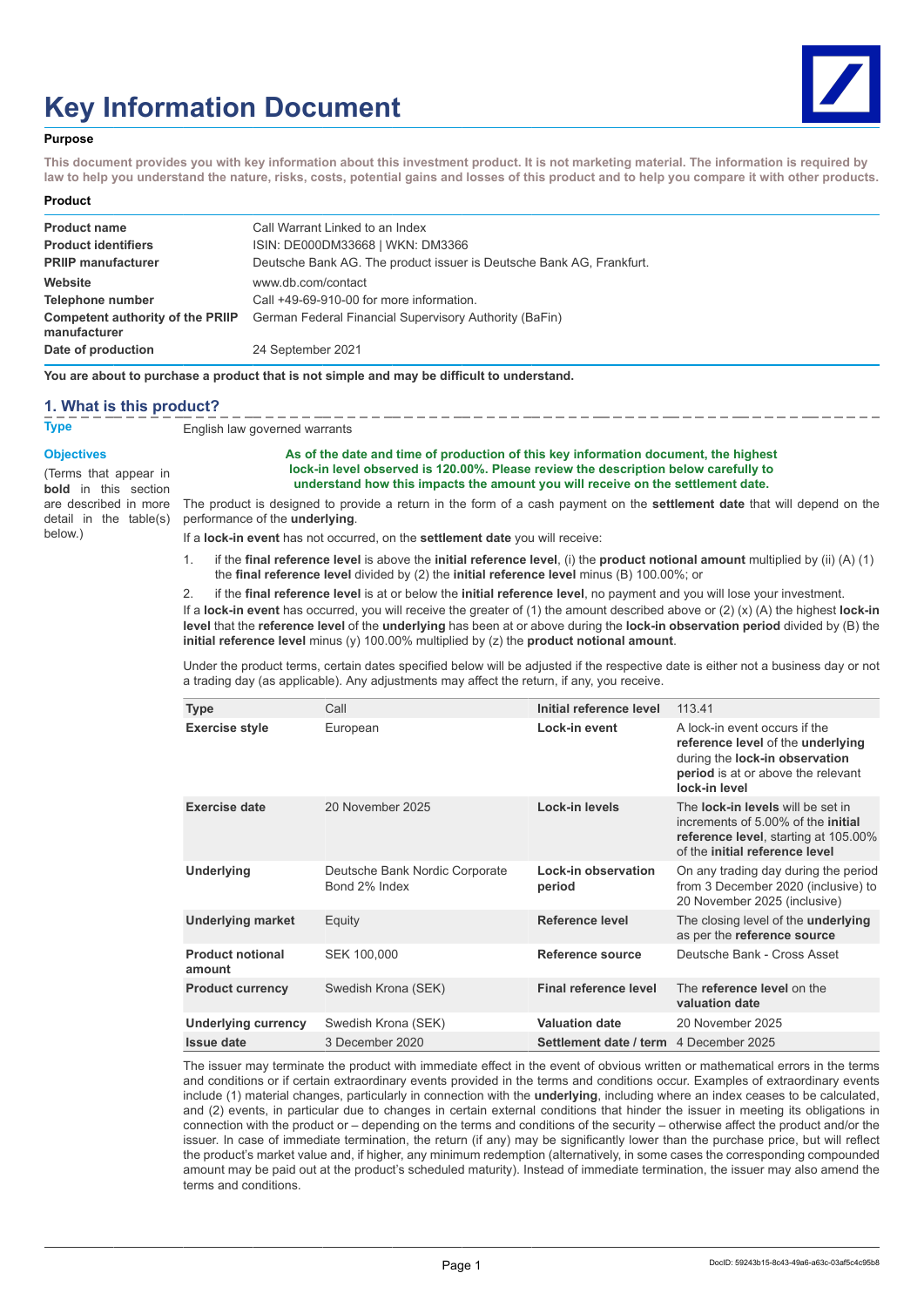Provided that in the event of any inconsistency and/or conflict between the foregoing paragraph and any applicable law, order, rule or other legal requirement of any governmental or regulatory authority in a territory in which this product is offered, such national requirements shall prevail.

**Intended retail investor**

The product is intended for private clients who pursue the objective of general capital formation/asset optimization and have a short-term investment horizon. This product is a product for clients who have sufficient knowledge and / or experience to make an informed investment decision. The investor can bear losses up to the total loss of the capital invested and attaches no importance to capital protection.

## **2. What are the risks and what could I get in return?**

**Risk indicator**

**Performance scenarios**







**The risk indicator assumes you keep the product for 4 years and 2 months. The actual risk can vary significantly if you cash in at an early stage and you may get back less.**

The summary risk indicator is a guide to the level of risk of this product compared to other products. It shows how likely it is that the product will lose money because of movements in the markets or because we are not able to pay you.

We have classified this product as 4 out of 7, which is a medium risk class. This rates the potential losses from future performance at a medium level, and poor market conditions are very unlikely to impact our capacity to pay you.

**To the extent the currency of the country in which you purchase this product differs from the product currency, please be aware of currency risk. You will receive payments in a different currency so the final return you will get depends on the exchange rate between the two currencies. This risk is not considered in the indicator shown above.**

This product does not include any protection from future market performance so you could lose some or all of your investment. If we are not able to pay you what is owed, you could lose your entire investment.

**Market developments in the future cannot be accurately predicted. The scenarios shown are only an indication of some of the possible outcomes based on recent returns. Actual returns could be lower.** *Investment: SEK 100,000*

| <b>IIIVESUIIEIIL. JEN IUU,UUU</b>        |                                        |               |               |                                 |
|------------------------------------------|----------------------------------------|---------------|---------------|---------------------------------|
| <b>Scenarios</b>                         |                                        | 1 year        | 3 years       | 4 years and 2 months            |
|                                          |                                        |               |               | (Recommended<br>holding period) |
| <b>Stress scenario</b>                   | What you might get<br>back after costs | SEK 53,028.07 | SEK 53,300.14 | SEK 56,479.94                   |
|                                          | Average return each<br>year            | $-46.97%$     | $-18.92%$     | $-12.73%$                       |
| Unfavourable scenario What you might get | back after costs                       | SEK 53,028.07 | SEK 53,300.14 | SEK 56,479.94                   |
|                                          | Average return each<br>year            | -46.97%       | $-18.92\%$    | $-12.73%$                       |
| <b>Moderate scenario</b>                 | What you might get<br>back after costs | SEK 53,028.07 | SEK 53,300.14 | SEK 56,479.94                   |
|                                          | Average return each<br>year            | $-46.97%$     | $-18.92%$     | $-12.73%$                       |
| <b>Favourable scenario</b>               | What you might get<br>back after costs | SEK 53,028.07 | SEK 53,300.14 | SEK 56,479.94                   |
|                                          | Average return each<br>year            | $-46.97\%$    | $-18.92\%$    | $-12.73%$                       |

This table shows the money you could get back over the next 4 years and 2 months under different scenarios, assuming that you invest SEK 100,000.

The scenarios shown illustrate how your investment could perform. You can compare them with the scenarios of other products. The scenarios presented are an estimate of future performance based on evidence from the past on how the value of this investment varies, and are not an exact indicator. What you get will vary depending on how the market performs and how long you keep the product. The stress scenario shows what you might get back in extreme market circumstances, and it does not take into account the situation where we are not able to pay you.

The figures shown include all the costs of the product itself, but may not include all the costs that you pay to your advisor or distributor. The figures do not take into account your personal tax situation, which may also affect how much you get back.

# **3. What happens if Deutsche Bank AG, Frankfurt is unable to pay out?**

You are exposed to the risk that the issuer might be unable to fulfil its obligations in respect of the product – e.g. in the event of insolvency (inability to pay / over-indebtedness) or an administrative order of resolution measures. In case of a crisis of the issuer such an order can also be issued by a resolution authority in the run-up of an insolvency proceeding. In doing so, the resolution authority has extensive intervention powers. Among other things, it can reduce rights of the investors to zero, terminate the product or convert it into shares of the issuer and suspend rights of the investors. With regard to the basic ranking of the issuer's obligations in the event of action by the resolution authority, please see www.bafin.de and search for the keyword "Haftungskaskade". A total loss of your capital invested is possible. The product is a debt instrument and as such is not covered by any deposit protection scheme.